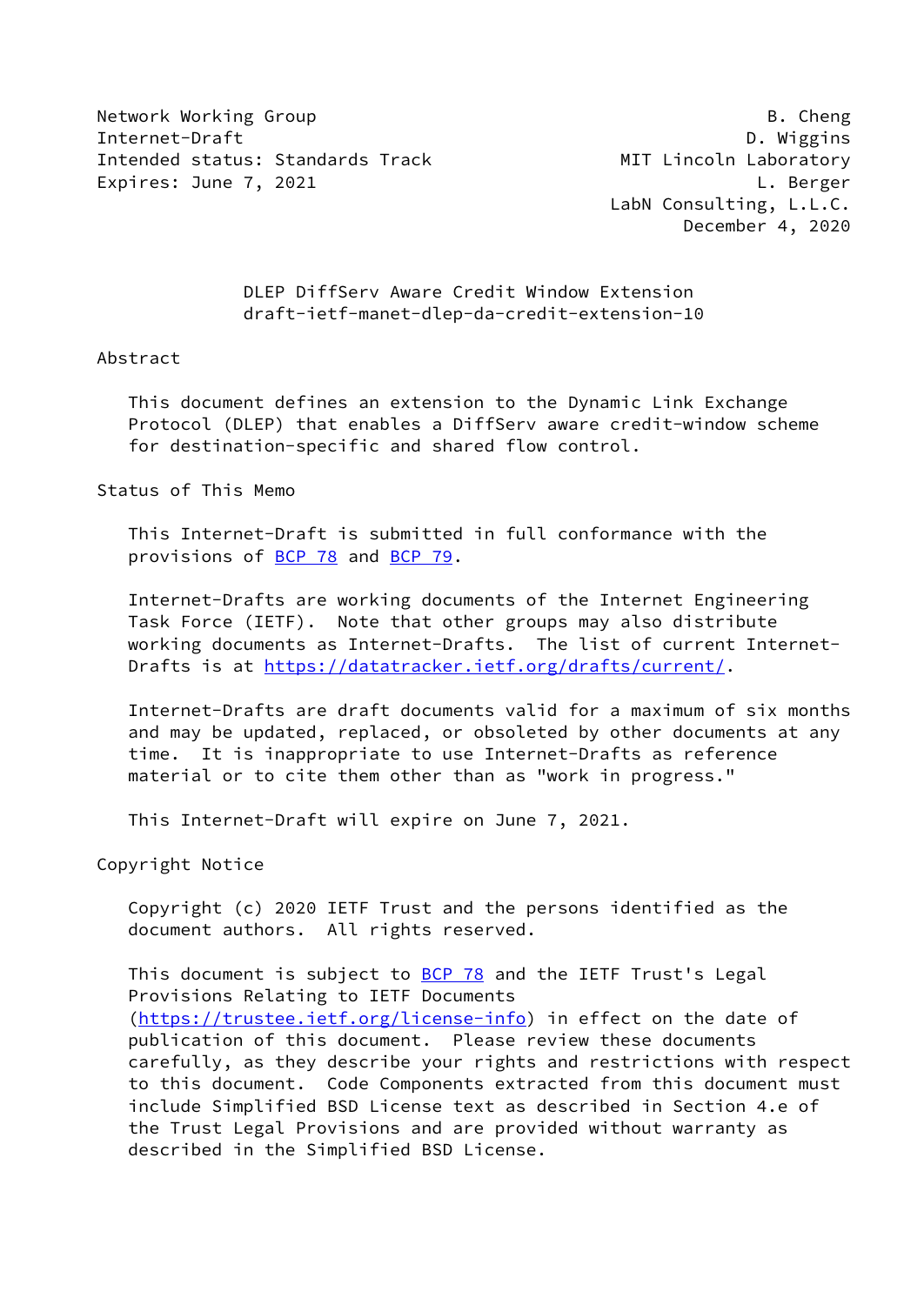<span id="page-1-1"></span>

| Internet-Draft | DLEP DA Credit Extension | December 2020 |  |
|----------------|--------------------------|---------------|--|
|                |                          |               |  |

## Table of Contents

| 2. Extension Usage and Identification $\cdots$ 3 |                             |  |  |  |  |  |  |  |  |  |  |                |
|--------------------------------------------------|-----------------------------|--|--|--|--|--|--|--|--|--|--|----------------|
| 3.                                               | Management Considerations 3 |  |  |  |  |  |  |  |  |  |  |                |
| 4.                                               |                             |  |  |  |  |  |  |  |  |  |  |                |
|                                                  |                             |  |  |  |  |  |  |  |  |  |  |                |
| $\underline{5.1}$ . Extension Type Value 4       |                             |  |  |  |  |  |  |  |  |  |  |                |
|                                                  |                             |  |  |  |  |  |  |  |  |  |  |                |
| 6.1. Normative References                        |                             |  |  |  |  |  |  |  |  |  |  | $\overline{5}$ |
| 6.2. Informative References 5                    |                             |  |  |  |  |  |  |  |  |  |  |                |
| Appendix A. Acknowledgments                      |                             |  |  |  |  |  |  |  |  |  |  | $-5$           |
|                                                  |                             |  |  |  |  |  |  |  |  |  |  | $-5$           |

# <span id="page-1-0"></span>[1](#page-1-0). Introduction

The Dynamic Link Exchange Protocol (DLEP) is defined in [\[RFC8175](https://datatracker.ietf.org/doc/pdf/rfc8175)]. It provides the exchange of link related control information between DLEP peers. DLEP peers are comprised of a modem and a router. DLEP defines a base set of mechanisms as well as support for possible extensions. This document defines one such extension.

 The base DLEP specification does not include any flow control capability. There are various flow control techniques theoretically possible with DLEP. This document defines a DLEP extension which provides a DiffServ-based flow control mechanism for traffic sent from a router to a modem. Flow control is provided using one or more logical "Credit Windows", each of which will typically be supported by an associated virtual or physical queue. Traffic sent by a router will use traffic flow classification information provided by the modem to identify which traffic is associated with each credit window. Credit windows may be shared or dedicated on a per flow basis. See [\[I-D.berger-manet-dlep-ether-credit-extension](#page-5-2)] for an Ethernet-based version of credit window flow control.

 This document uses the traffic classification and credit window control mechanisms defined in

[\[I-D.ietf-manet-dlep-traffic-classification\]](#page-4-4) and [\[I-D.ietf-manet-dlep-credit-flow-control](#page-4-5)] to provided credit window based flow control based on on DLEP destination and DiffServ [\[RFC2475](https://datatracker.ietf.org/doc/pdf/rfc2475)] DSCPs (differentiated services codepoints). The defined mechanism allows for credit windows to be shared across traffic sent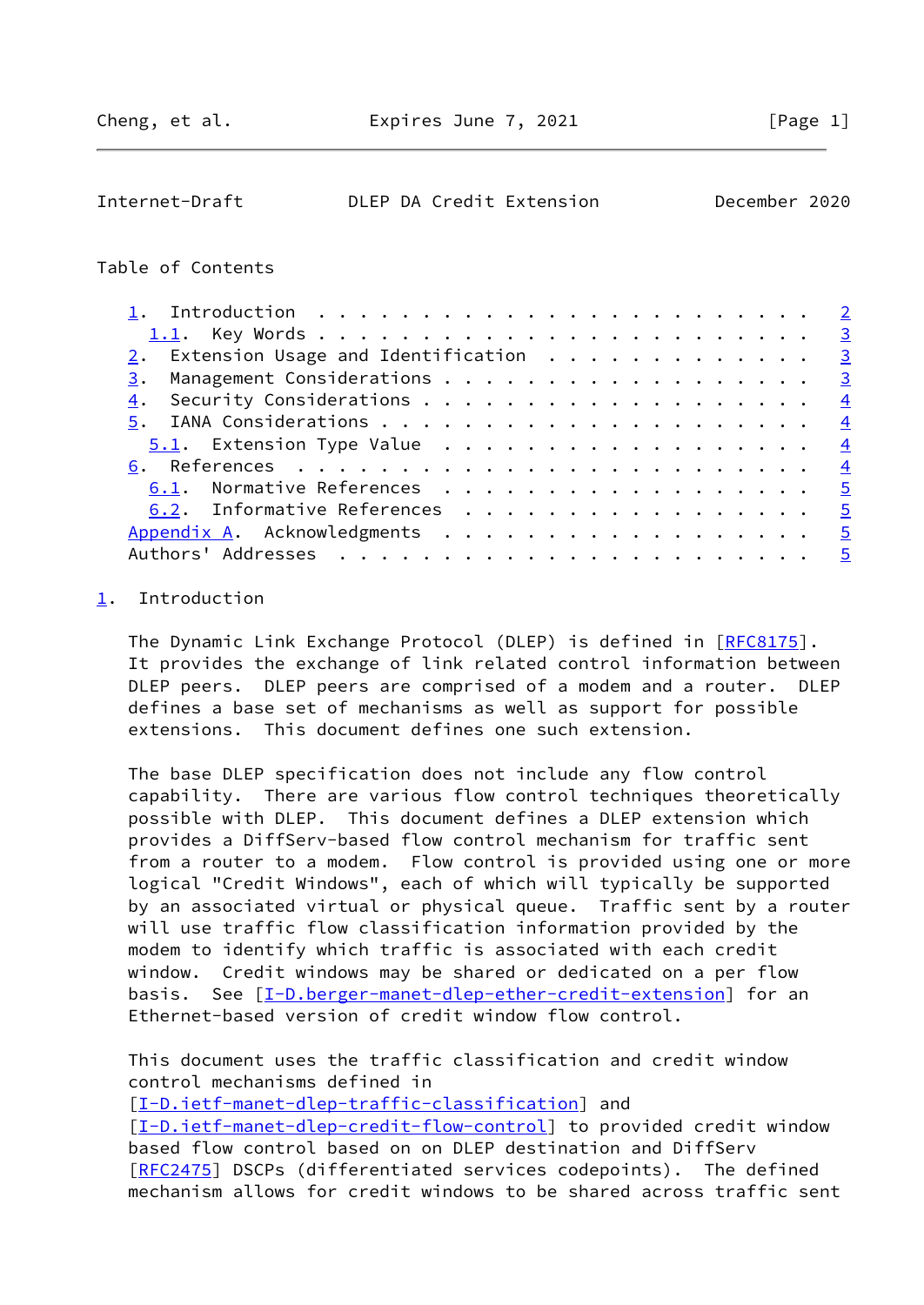to multiple DLEP destinations and DSCPs, or used exclusively for traffic sent to a particular destination and/or DSCP. The extension also supports the "wildcard" matching of any DSCP.

Cheng, et al. **Expires June 7, 2021** [Page 2]

<span id="page-2-1"></span>Internet-Draft DLEP DA Credit Extension December 2020

 The extension defined in this document is referred to as "DiffServ Aware Credit Window" or, more simply, the "DA Credit" extension. The reader should be familiar with both the traffic classification and credit window control mechanisms defined in [\[I-D.ietf-manet-dlep-traffic-classification\]](#page-4-4) and [\[I-D.ietf-manet-dlep-credit-flow-control](#page-4-5)].

 This document defines a new DLEP Extension Type Value in [Section 2](#page-2-2) which is used to indicate support for the extension.

## <span id="page-2-0"></span>[1.1](#page-2-0). Key Words

 The key words "MUST", "MUST NOT", "REQUIRED", "SHALL", "SHALL NOT", "SHOULD", "SHOULD NOT", "RECOMMENDED", "NOT RECOMMENDED", "MAY", and "OPTIONAL" in this document are to be interpreted as described in [BCP](https://datatracker.ietf.org/doc/pdf/bcp14) [14](https://datatracker.ietf.org/doc/pdf/bcp14) [[RFC2119\]](https://datatracker.ietf.org/doc/pdf/rfc2119) [\[RFC8174](https://datatracker.ietf.org/doc/pdf/rfc8174)] when, and only when, they appear in all capitals, as shown here.

<span id="page-2-2"></span>[2](#page-2-2). Extension Usage and Identification

 The extension defined in this document is composed of the mechanisms and processing defined in [\[I-D.ietf-manet-dlep-traffic-classification\]](#page-4-4) and [\[I-D.ietf-manet-dlep-credit-flow-control](#page-4-5)]. To indicate that the DiffServ Aware Credit Window Extension is to be used, an implementation MUST include the DiffServ Aware Credit Window Type Value in the Extensions Supported Data Item. The Extensions Supported Data Item is sent and processed according to [\[RFC8175](https://datatracker.ietf.org/doc/pdf/rfc8175)]. Any implementation that indicates use of the DiffServ Aware Credit Window Extension MUST support all Messages, Data Items, the DiffServ Traffic Classification Sub Data Item, and all related processing defined in [[I-D.ietf-manet-dlep-traffic-classification\]](#page-4-4) and [\[I-D.ietf-manet-dlep-credit-flow-control](#page-4-5)].

 The DiffServ Aware Credit Window Extension Type Value is TBA1, see [Section 5](#page-3-3).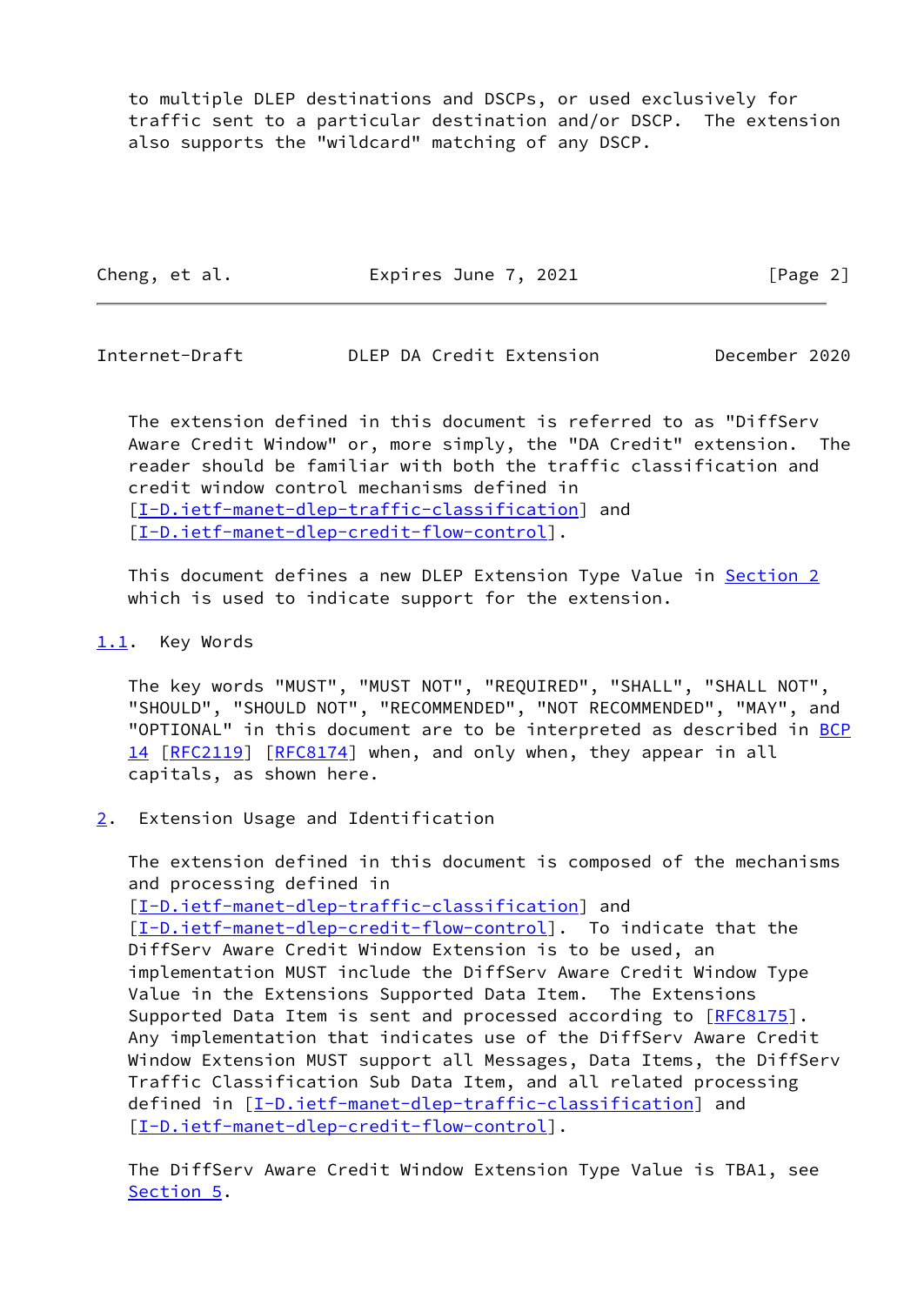<span id="page-3-0"></span>[3](#page-3-0). Management Considerations

 This section provides several network management guidelines to implementations supporting the DiffServ Aware Credit Window Extension.

 The use of the extension defined in this document SHOULD be configurable on both modems and routers.

 Modems SHOULD support the configuration of DSCP to credit window (queue) mapping.

| Expires June 7, 2021<br>Cheng, et al. | [Page 3] |  |
|---------------------------------------|----------|--|
|---------------------------------------|----------|--|

<span id="page-3-2"></span>Internet-Draft DLEP DA Credit Extension December 2020

 Modems MAY support the configuration of the number of credit windows (queues) to advertise to a router.

 Routers may have limits on the number of queues that they can support and, perhaps, even limits in supported credit window combinations, e.g., if per destination queues can even be supported at all. When modem-provided credit window information exceeds the capabilities of a router, the router MAY use a subset of the provided credit windows. Alternatively, a router MAY reset the session and indicate that the extension is not supported. In either case, the mismatch of capabilities SHOULD be reported to the user via normal network management mechanisms, e.g., user interface or error logging.

<span id="page-3-1"></span>[4](#page-3-1). Security Considerations

 This document defines a DLEP extension that uses base DLEP mechanisms and the credit window control and flow mechanisms defined in [\[I-D.ietf-manet-dlep-traffic-classification\]](#page-4-4) and [\[I-D.ietf-manet-dlep-credit-flow-control](#page-4-5)]. The use of those mechanisms, and the introduction of a new extension, do not inherently introduce any additional vulnerabilities above those documented in [[RFC8175](https://datatracker.ietf.org/doc/pdf/rfc8175)]. The approach taken to Security in that document applies equally to the mechanism defined in this document.

<span id="page-3-3"></span>[5](#page-3-3). IANA Considerations

 This document requests one assignment by IANA. All assignments are to registries defined by [\[RFC8175](https://datatracker.ietf.org/doc/pdf/rfc8175)].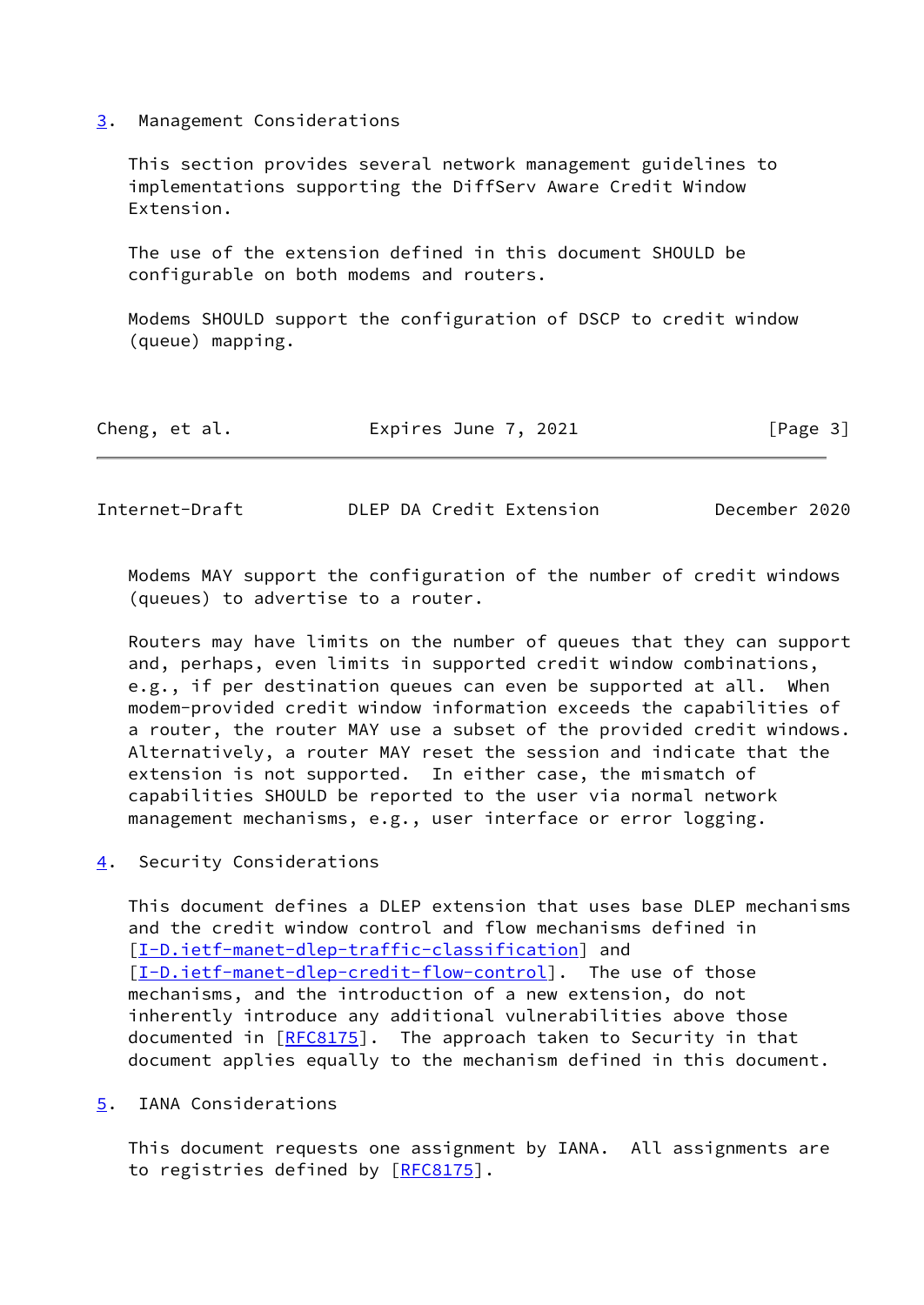#### <span id="page-4-0"></span>[5.1](#page-4-0). Extension Type Value

 This document requests 1 new assignment to the DLEP Extensions Registry named "Extension Type Values" in the range with the "Specification Required" policy. The requested value is as follows:

| Code   Description                  |
|-------------------------------------|
| TBA1   DiffServ Aware Credit Window |

#### Table 1: Requested Extension Type Value

<span id="page-4-1"></span>[6](#page-4-1). References

| Cheng, et al. | Expires June 7, 2021 | [Page 4] |
|---------------|----------------------|----------|
|               |                      |          |

<span id="page-4-3"></span>

| DLEP DA Credit Extension<br>December 2020<br>Internet-Draft |
|-------------------------------------------------------------|
|-------------------------------------------------------------|

#### <span id="page-4-2"></span>[6.1](#page-4-2). Normative References

- <span id="page-4-5"></span> [I-D.ietf-manet-dlep-credit-flow-control] Cheng, B., Wiggins, D., Berger, L., and S. Ratliff, "DLEP Credit-Based Flow Control Messages and Data Items", [draft](https://datatracker.ietf.org/doc/pdf/draft-ietf-manet-dlep-credit-flow-control-06) [ietf-manet-dlep-credit-flow-control-06](https://datatracker.ietf.org/doc/pdf/draft-ietf-manet-dlep-credit-flow-control-06) (work in progress), June 2020.
- <span id="page-4-4"></span> [I-D.ietf-manet-dlep-traffic-classification] Cheng, B., Wiggins, D., and L. Berger, "DLEP Traffic Classification Data Item", August 2018.
- [RFC2119] Bradner, S., "Key words for use in RFCs to Indicate Requirement Levels", [BCP 14](https://datatracker.ietf.org/doc/pdf/bcp14), [RFC 2119](https://datatracker.ietf.org/doc/pdf/rfc2119), DOI 10.17487/RFC2119, March 1997, <[https://www.rfc-editor.org/info/rfc2119>](https://www.rfc-editor.org/info/rfc2119).
- [RFC8174] Leiba, B., "Ambiguity of Uppercase vs Lowercase in [RFC](https://datatracker.ietf.org/doc/pdf/rfc2119) [2119](https://datatracker.ietf.org/doc/pdf/rfc2119) Key Words", [BCP 14](https://datatracker.ietf.org/doc/pdf/bcp14), [RFC 8174,](https://datatracker.ietf.org/doc/pdf/rfc8174) DOI 10.17487/RFC8174, May 2017, [<https://www.rfc-editor.org/info/rfc8174](https://www.rfc-editor.org/info/rfc8174)>.

[RFC8175] Ratliff, S., Jury, S., Satterwhite, D., Taylor, R., and B.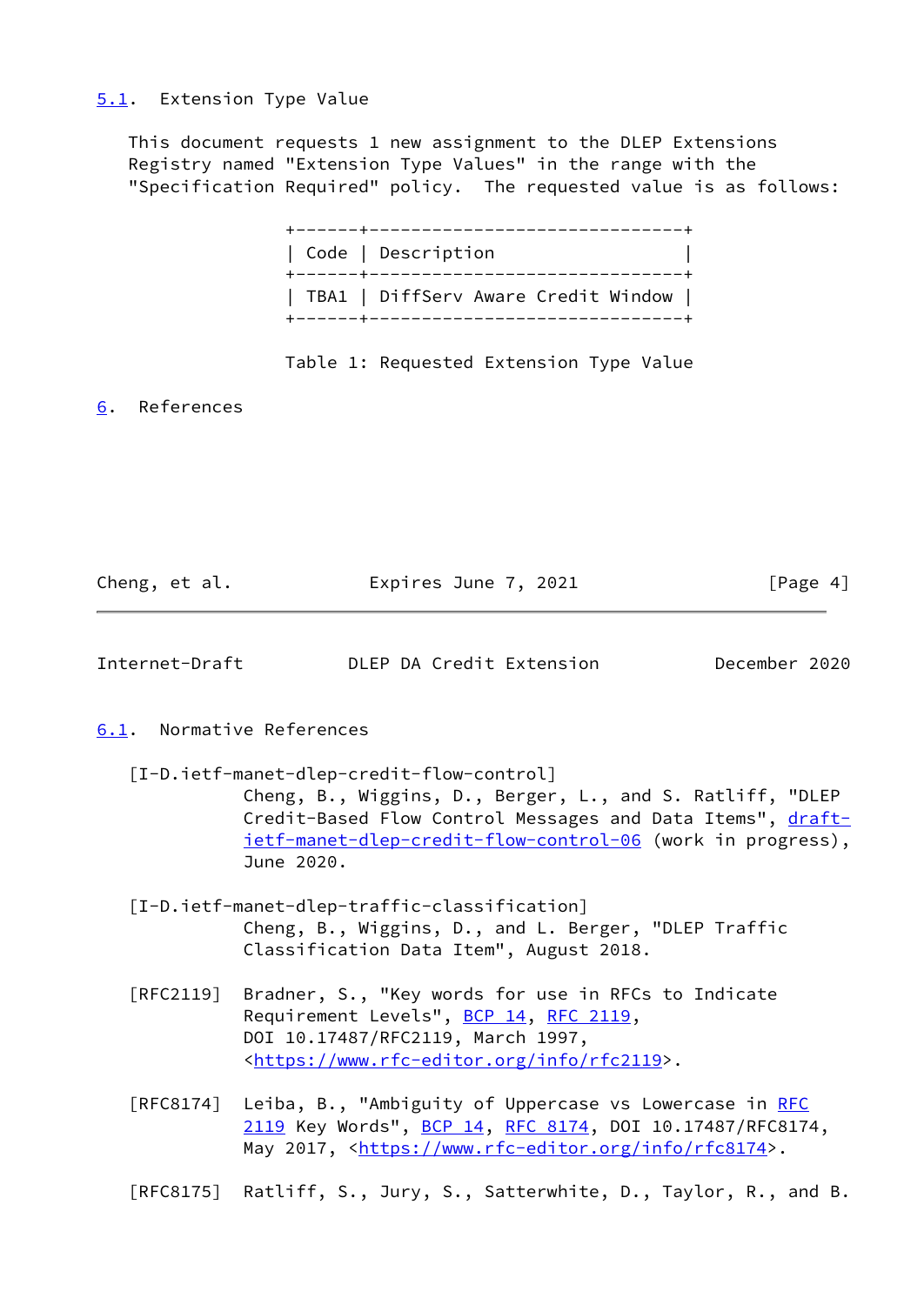Berry, "Dynamic Link Exchange Protocol (DLEP)", [RFC 8175,](https://datatracker.ietf.org/doc/pdf/rfc8175) DOI 10.17487/RFC8175, June 2017, <[https://www.rfc-editor.org/info/rfc8175>](https://www.rfc-editor.org/info/rfc8175).

## <span id="page-5-0"></span>[6.2](#page-5-0). Informative References

- <span id="page-5-2"></span> [I-D.berger-manet-dlep-ether-credit-extension] Wiggins, D. and L. Berger, "DLEP IEEE 802.1Q Aware Credit Window Extension", [draft-berger-manet-dlep-ether-credit](https://datatracker.ietf.org/doc/pdf/draft-berger-manet-dlep-ether-credit-extension-04) [extension-04](https://datatracker.ietf.org/doc/pdf/draft-berger-manet-dlep-ether-credit-extension-04) (work in progress), June 2020.
- [RFC2475] Blake, S., Black, D., Carlson, M., Davies, E., Wang, Z., and W. Weiss, "An Architecture for Differentiated Services", [RFC 2475](https://datatracker.ietf.org/doc/pdf/rfc2475), DOI 10.17487/RFC2475, December 1998, <[https://www.rfc-editor.org/info/rfc2475>](https://www.rfc-editor.org/info/rfc2475).

<span id="page-5-1"></span>[Appendix A.](#page-5-1) Acknowledgments

 The sub data item format was inspired by Rick Taylor's "Data Item Containers". He also proposed the separation of credit windows from traffic classification at IETF98. Many useful comments were received from contributors to the MANET working group.

Authors' Addresses

| Cheng, et al.                                                                                                      | Expires June 7, 2021                  | [Page 5]      |
|--------------------------------------------------------------------------------------------------------------------|---------------------------------------|---------------|
| Internet-Draft                                                                                                     | DLEP DA Credit Extension              | December 2020 |
| Bow-Nan Cheng<br>MIT Lincoln Laboratory<br>244 Wood Street<br>Lexington, MA 02421-6426<br>Email: bcheng@ll.mit.edu | Massachusetts Institute of Technology |               |
| David Wiggins<br>MIT Lincoln Laboratory<br>244 Wood Street<br>Lexington, MA 02421-6426                             | Massachusetts Institute of Technology |               |